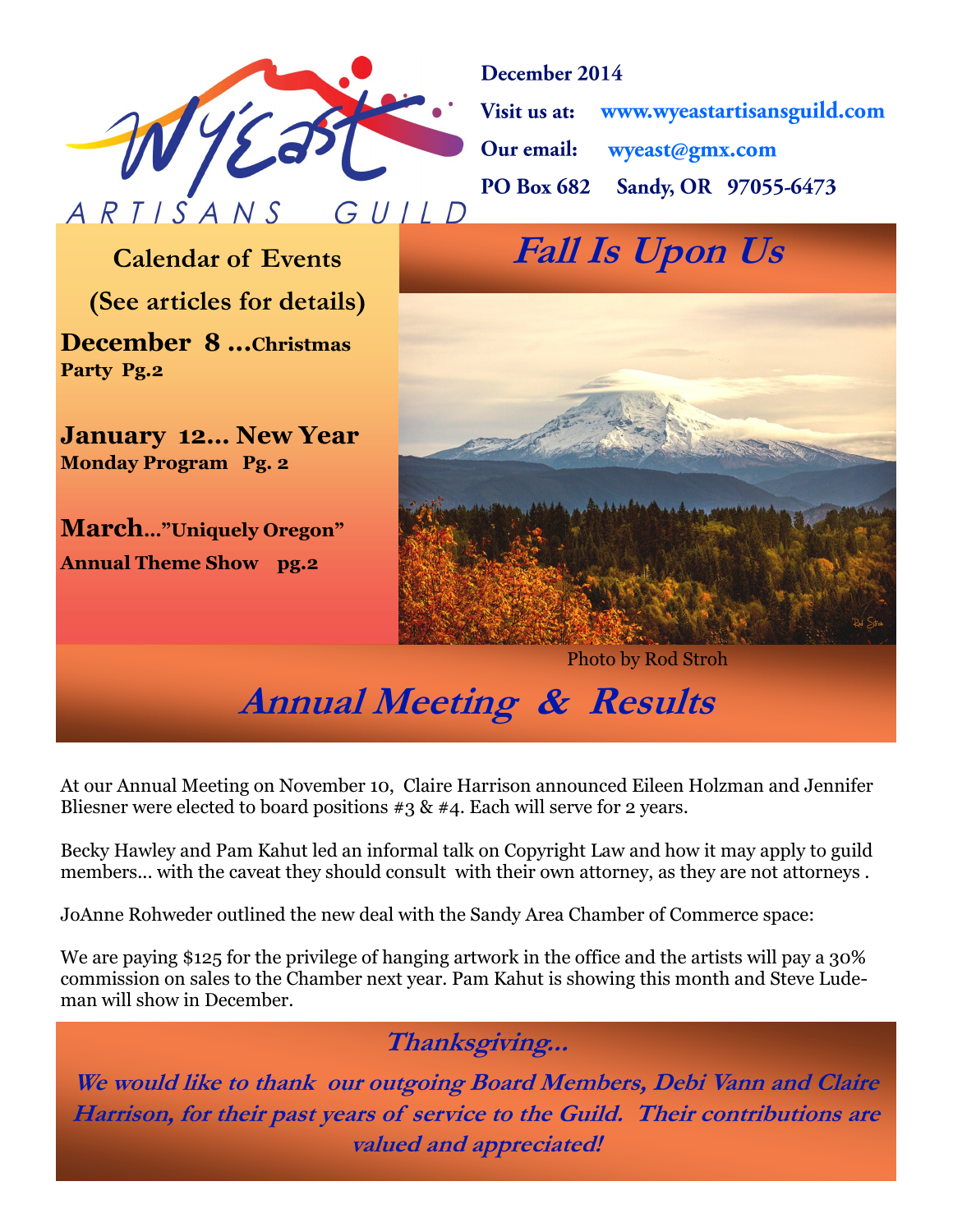### **Looking Forward**

**Welcome Eileen Holzman & Jennifer Bliesner to the Board! Officers for 2016 will be announced in the December's New Year's Newsletter ...stay tuned.**



# **Christmas Party! December 8th**





### **Let's get together for a party...You're invited!**

Anyone wishing to participate in the gift exchange is invited to make a piece of art for the exchange. Numbers will be drawn and Claire says , we will be nice this year, NO 'stealing'...We all want to be on the Nice List!

Please bring a tidy-treat to share. We will meet in our regular meeting room.

#### **See you there, with bells on!**

# **2015 Annual Dues, Are Due...**

Cheryl Hooley reminds us that our annual dues of \$15 individual or \$20 for families living together, are due by Jan. 1, 2015. Checks can be mailed to:

Wy'east Artisans Guild P.O. Box 682 Sandy, Or. 97055

*It's important to pay your dues on time, so we can list you in our printed roster. The printed roster will be available at the February meeting.*

## **Annual Theme Show**

#### *From: Eileen Holzman, 2015 Theme Show Committee, Chairperson*

Eileen Holzman, would like to let everyone know about this year's theme show *Uniquely Oregon.*  The show will hang in the Sandy Library from March 5 through July 5, with a reception on April 3*. ( To see if you qualify to be in this show, please see the show's eligibility requirements page 3.)*

**First step-- BEFORE January 1, 2015 send a "Desire to Participate**" **email:** Send an email to Eileen at: triartz@comcast.net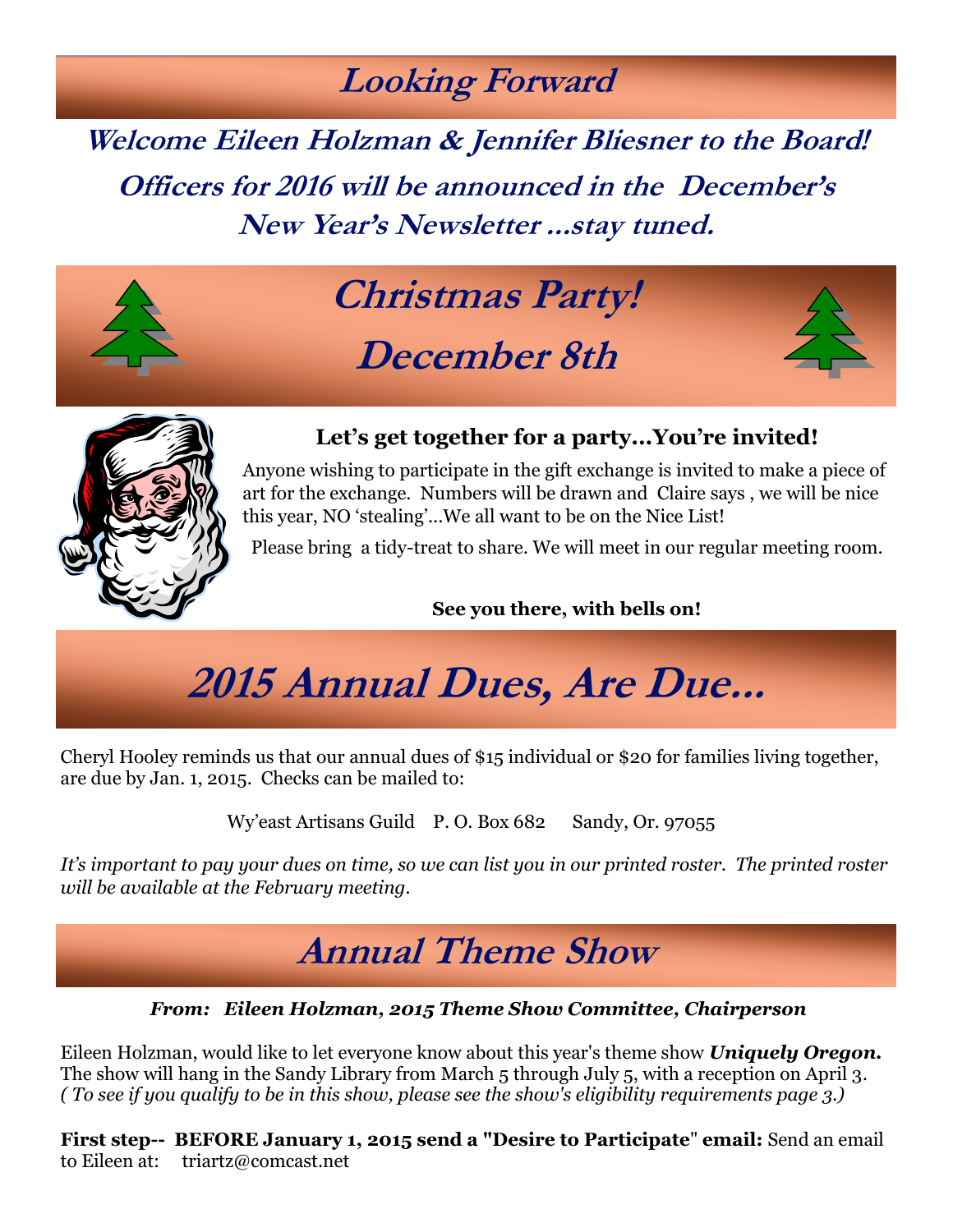**Contents:** Your Name, the subject of your artwork, *approximate "width x height" and, to verify your eligibility, please add your title or job description—what work do you do that constitutes your "work for the Guild"?*

**Example:** Fern McGroff, Joe's Donuts, about 28x22 framed. I handle the Publicity for the SAT & Theme shows.

**Eligibility Requirements:** Members, in good standing, who attend 3 of the 6 meetings prior to the show ( Sept-Feb.) and who do significant work in the Guild are eligible to exhibit their artwork in this show. *Participation*: Board service, Officer, Team Head or active team duties are necessary.

(The President has the ability to waive meeting requirements for those who do **very** significant work within the Guild.)

Attendance records are kept by Becky Hawley, our Secretary; so, if you aren't sure about your attendance, check with her.

**"Lighten Up!" — Call for Art !**

"**Lighten Up!"** is the theme for the next art show at Sandy Actors Theatre. The play is "Barefoot In The Park" a bubbly, rib-ticking, hit comedy about a newly wed couple in their first apartment.

The art could celebrate everyday blessings, the lighter side of life, even the play of light itself in the artwork.

We have space for about 16, 2D items and 3 pedestals for 3D work.

**January 27, Send us the artwork tag info, Title, medium, size, your name and a price.** For more info call Vernon Groff at 503-239-4090 or email: [vernongroffstudio@gmail.com](mailto:vernongroffstudio@gmail.com)

**February 3,** The art must be delivered by, **10:00 A.M.** to the Sandy Actors Theatre, which is located behind Ace Hardware. If that's an issue for you, we can find a way to work around it., just let us know.

**February 5,** There will be a short artists reception at the theater followed by a free dress rehearsal presentation of the play. Sandy Actors Theater is located behind the Ace hardware 39181 Pioneer Blvd. The doors open at 6:45. All donations benefit the Guild's non-profit public programs.

**March 1, NOTE: DATE CHANGE!** The artwork must be picked up at the theater, after 5:15 when the lobby empties.

- Please help us estimate the number of pieces we will have in the show. Let us know WELL IN AD-VANCE that you *plan* to enter. (Otherwise, we get nervous and think we'll have a blank wall!)
- Next, s*end the tag information in ADVANCE of the DEADLINES....* **A deadlines is a cutoff date — not a** *target* **date.**

### **These shows are interesting and fun!**